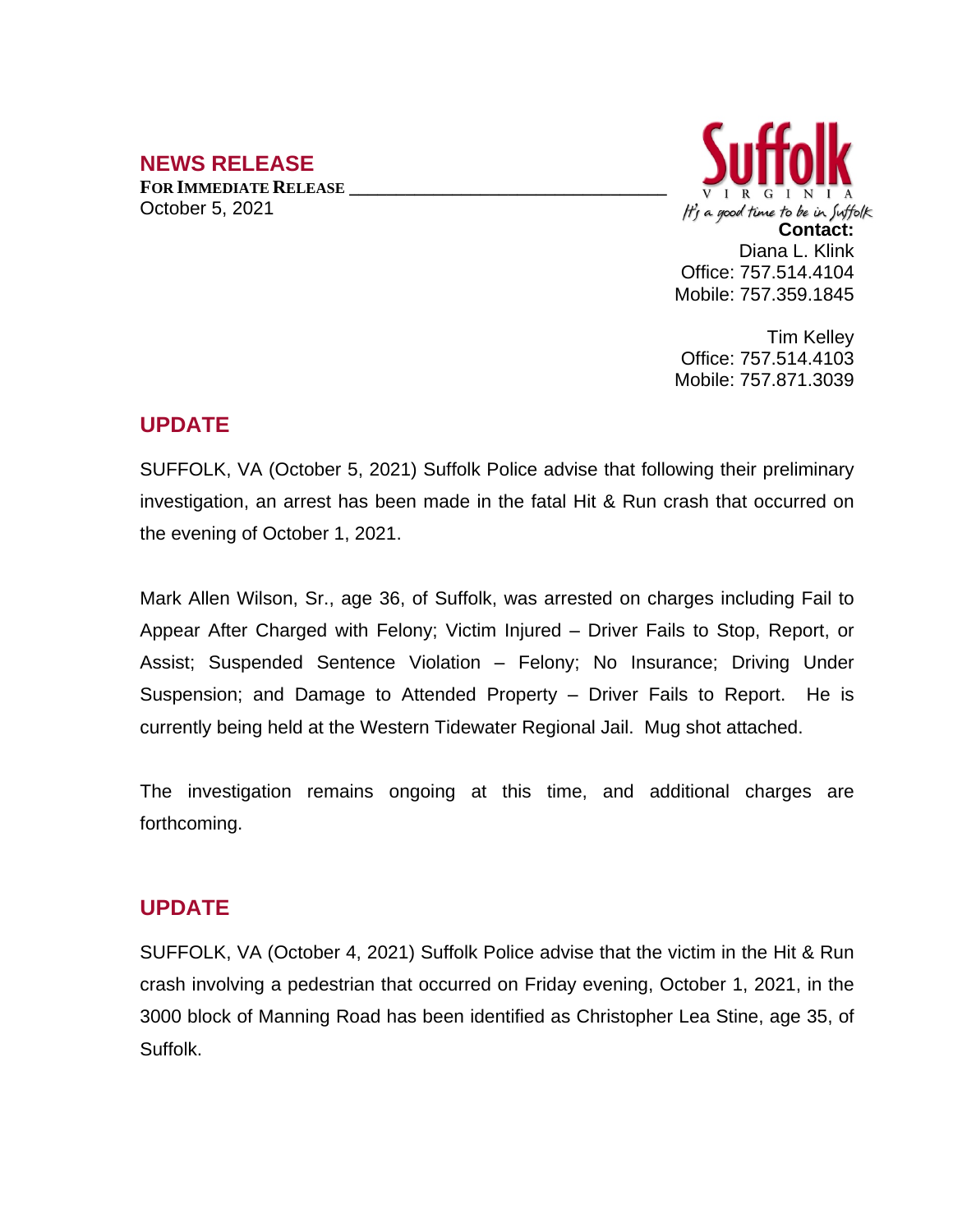The investigation remains ongoing at this time.

**NEWS RELEASE**

01 October 2021

**FOR IMMEDIATE RELEASE \_\_\_\_\_\_\_\_\_\_\_\_\_\_\_\_\_\_\_\_\_\_\_\_\_\_\_\_\_\_**

Anyone with information is asked to contact Suffolk Police or Suffolk Crime Line. To submit online, go to [www.p3tips.com](http://www.p3tips.com), visit the Suffolk Police Department website ([www.suffolkva.us/spd](http://www.suffolkva.us/spd)) and look for the Suffolk Crime Line link, or go to the Suffolk Police Department Facebook page at [www.facebook.com/suffolkpolicedepartment.](http://www.facebook.com/suffolkpolicedepartment) You can also call 888-LOCK-U-UP, 1-888-562-5887, Option 5. Once a person submits a tip, they will be given a TIP ID and password. With this information they can login at p3tips.com and submit follow-up information, engage in two-way dialogue, be informed of the outcome of the tip, and access any pertinent reward information.



**Contact:** Kevin D. Harrison, Captain (Office) 757.514.7951 (Dispatch) 757.923.2350 (Email) kharrison@suffolkva.us

## **POLICE RESPOND TO HIT AND RUN CRASH INVOLVING PEDESTRIAN**

SUFFOLK, VA (1 October 2021) at approximately 1059 pm Suffolk Police responded to the 3000 Block of Manning Road for the report of a hit and run crash involving a